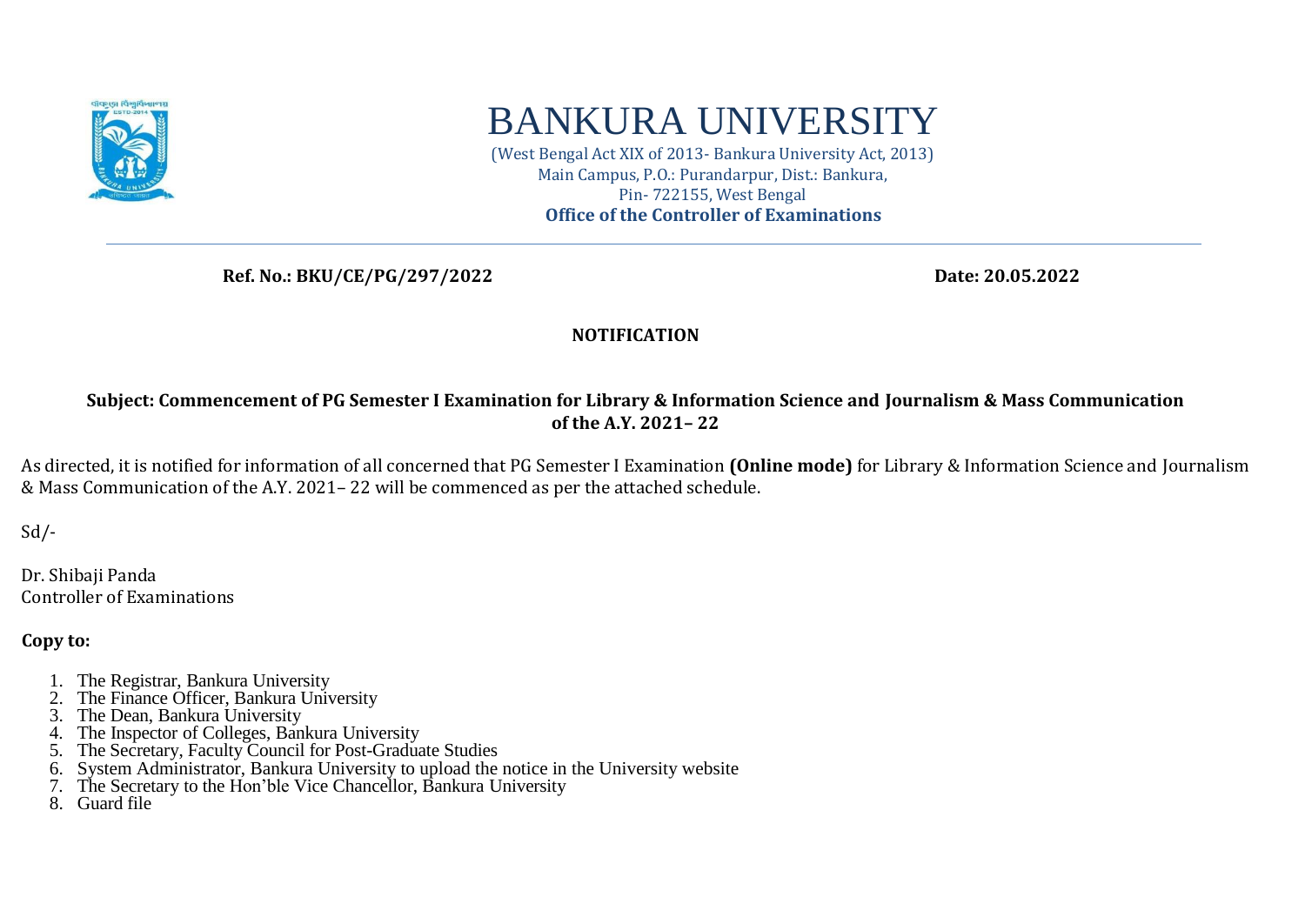| <b>Bankura University</b>                                                       |                |                  |                                                         |                                                        |  |  |  |  |
|---------------------------------------------------------------------------------|----------------|------------------|---------------------------------------------------------|--------------------------------------------------------|--|--|--|--|
| <b>Department Name: Library &amp; Information Science</b><br><b>Semester: I</b> |                |                  |                                                         |                                                        |  |  |  |  |
| Examination Schedule for Postgraduate Semester I Examination, May, 2022         |                |                  |                                                         |                                                        |  |  |  |  |
| <b>Date</b>                                                                     | <b>Time</b>    | <b>Course Id</b> | <b>Course Code</b><br>(As mentioned in<br>the Syllabus) | <b>Course Title</b>                                    |  |  |  |  |
| 25.05.2022                                                                      | $12$ noon-4 pm | 13751            | <b>LIS-101-CC</b>                                       | <b>Library, Information and Society</b>                |  |  |  |  |
| 26.05.2022                                                                      | 12 noon - 2 pm | 13752            | <b>LIS-102-CC</b>                                       | <b>Resource Description I(Theory)</b>                  |  |  |  |  |
| 27.05.2022                                                                      | 12 noon - 2 pm | 13753            | <b>LIS-103-CC</b>                                       | <b>ICT Applications (Theory)</b>                       |  |  |  |  |
| 30.05.2022                                                                      | 12 noon - 2 pm | 13754            | <b>LIS-104-CC</b>                                       | <b>Knowledge Organization I (Theory)</b>               |  |  |  |  |
| 31.05.2022                                                                      | 12 noon - 3 pm | 1376 5           | <b>LIS-105-CC</b>                                       | <b>Knowledge Organization I (Practice)</b>             |  |  |  |  |
| 01.06.2022                                                                      | 12 noon - 1 pm | 13756            | <b>LIS-106-CF</b>                                       | <b>Communicative Skill and Personality Development</b> |  |  |  |  |
| 02.06.2022                                                                      | 12 noon - 4 pm | 13757            | <b>LIS-107-CC</b>                                       | <b>Information Sources, Systems and Services</b>       |  |  |  |  |